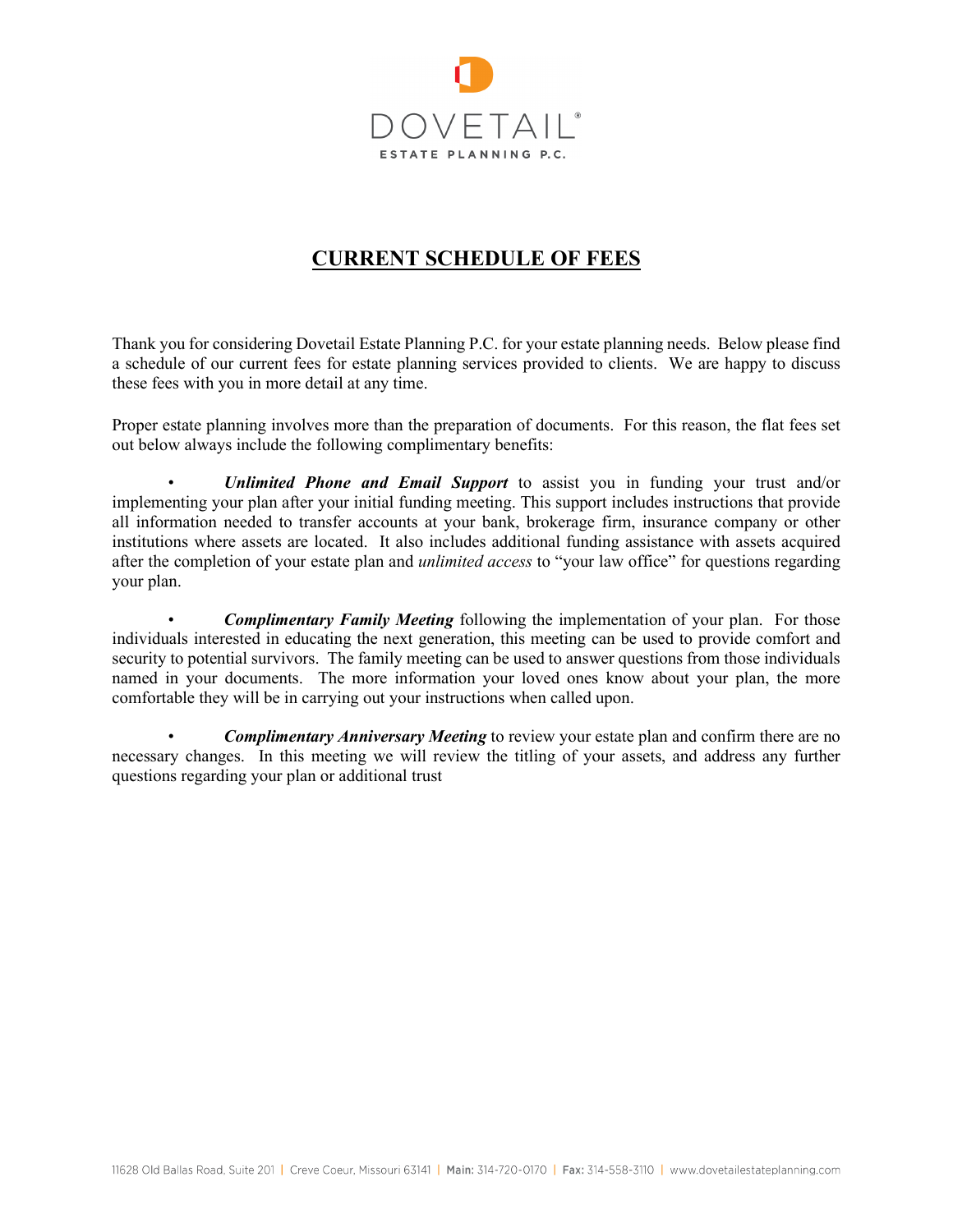## **ATTORNEY FEES FOR ESTATE PLANNING SERVICES:**

1. For counseling and preparation of a Simple Last Will and Testament *without* significant Estate Tax Planning (outright distributions to beneficiaries / no minor beneficiaries named); Assignment of Tangible Personal Property; Durable Power of Attorney for Financial Matters; Medical Directive and Durable Power of Attorney for Health Care Decisions; HIPAA Release Authorization; Deed for Primary Residence, if necessary; assistance with adding TODs to Missouri car titles, if necessary; and Instructions on How to Title Assets; does not avoid Probate Administration\*:

### **\$1,095/individual……\$1,495/couple**

2. For counseling and preparation of a Revocable Trust to avoid assets being subject to a Probate Administration *without* significant Estate Tax Planning; Last Will and Testament (referred to as a Pourover Will) with Guardian provisions, if necessary; Assignment of Tangible Personal Property; Durable Power of Attorney for Financial Matters; Medical Directive and Durable Power of Attorney for Health Care Decisions; HIPAA Release Authorization; Deed for Primary Residence, if necessary; assistance with adding TODs to Missouri car titles, if necessary; Certification of Trust; and Instructions on How to Title Assets\*:

#### **\$2,595/individual……\$2,995/couple**

3. For counseling and preparation of a Revocable Trust to avoid assets being subject to a Probate Administration *with* significant Estate Tax planning; Last Will and Testament (referred to as a Pourover Will) with Guardian provisions, if necessary; Assignment of Tangible Personal Property; Durable Power of Attorney for Financial Matters; Medical Directive and Durable Power of Attorney for Health Care Decisions; HIPAA Release Authorization; Deed for Primary Residence, if necessary; assistance with adding TODs to Missouri car titles, if necessary; Certification of Trust; and Instructions on How to Title Assets\*:

### **\$4,000/individual……\$4,500/couple**

4. For counseling and preparation of an Irrevocable Trust for Life Insurance; Revocable Trust to avoid assets being subject to a Probate Administration *with* significant Estate Tax planning; Last Will and Testament (referred to as a Pourover Will) with Guardian provisions, if necessary; Assignment of Tangible Personal Property; Durable Power of Attorney for Financial Matters; Medical Directive and Durable Power of Attorney for Health Care Decisions; HIPAA Release Authorization; Deed for Primary Residence, if necessary; assistance with adding TODs to Missouri car titles, if necessary; Certification of Trust; and Instructions on How to Title Assets

#### **\$5,000/individual……\$5,500/couple**

5. For counseling and preparation of additional Trusts (Revocable Trust to hold Inherited Assets, Irrevocable Life Insurance Trust, Irrevocable Gift Trust for Child or Grandchild) and Instructions on How to Title Assets\*:

#### **\$2,000 per trust**

6. For all other estate planning services (small amendments to current estate planning documents, additional deeds, transfer on death documents, review of business documents and assignments of business interests, etc.)\*:

**\$350 an hour**

## **ATTORNEY FEES FOR PROBATE SERVICES:**

1. Fees for legal services provided in a simple Small Estate Administration in the Probate Court (an estate without real property with a total value of less than \$40,000.00)\*:

**\$2,595**

2. Fees for legal services provided in the administration of a full probate estate are dependent upon the probate assets. For estates with a total value of more than \$40,000.00 but less than \$200,000.00\*: